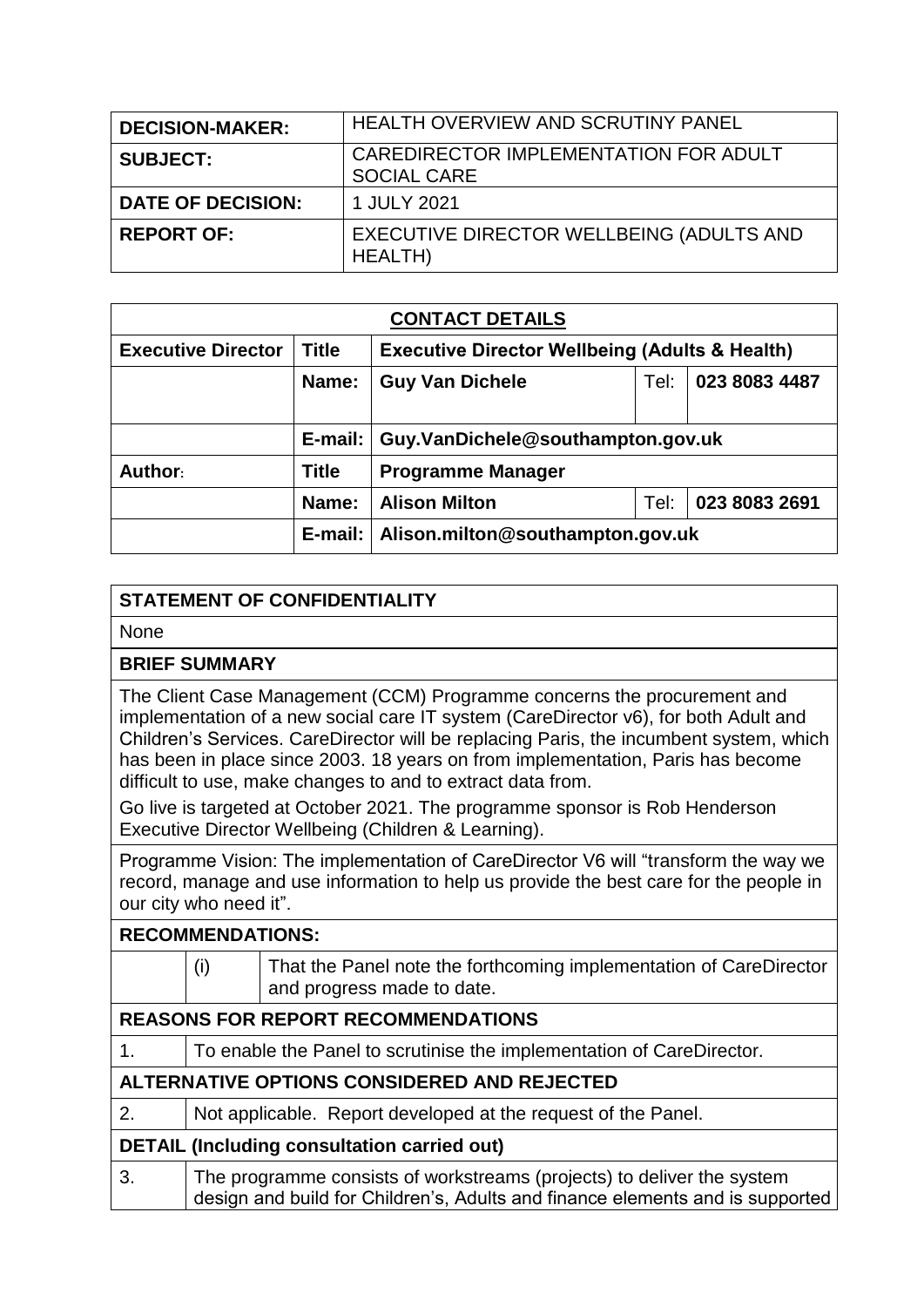|    | by workstreams dedicated to Testing, Business Change, Training, Migration,<br>Reporting, Infrastructure, Configuration and Interfaces.                                            |  |  |  |
|----|-----------------------------------------------------------------------------------------------------------------------------------------------------------------------------------|--|--|--|
| 4. | Programme Benefits include:                                                                                                                                                       |  |  |  |
|    | Replacement of Paris with a modern, robust and user-friendly social<br>care solution built to support services in meeting the needs of service<br>users.                          |  |  |  |
|    | Streamlining of processes across Adults, Children's and Families and<br>٠<br>ICU, increasing efficiency and productivity.                                                         |  |  |  |
|    | Core system integrations, including Business World and Health.<br>٠                                                                                                               |  |  |  |
|    | Ability to improve the way we manage suppliers and measure<br>٠<br>performance.                                                                                                   |  |  |  |
|    | Significant data management improvements and cleanse of<br>$\bullet$<br>old/duplicate/redundant data.                                                                             |  |  |  |
| 5. | Governance:                                                                                                                                                                       |  |  |  |
|    | The CCM Programme Board has delegated decision-making authority<br>from Executive Management Board/Full Council (within tolerances).                                              |  |  |  |
|    | Robert Henderson, project sponsor (Senior Responsible Owner) has<br>$\bullet$<br>delegated authority to give a Go/No Go decision at the point of Go<br>Live.                      |  |  |  |
| 6. | Progress:                                                                                                                                                                         |  |  |  |
|    | Processes across Adults and Children's and Finance have been                                                                                                                      |  |  |  |
|    | documented and streamlined.                                                                                                                                                       |  |  |  |
|    | A portal to enable access to the Paris historical record has been built<br>٠<br>and integrated to CareDirector.                                                                   |  |  |  |
|    | Seven data migrations have been executed, and most data has been<br>$\bullet$<br>migrated to the new system including client data, teams, providers and<br>financial assessments. |  |  |  |
|    | 20/21 Statutory returns are being run from the CareDirector reporting<br>٠<br>infrastructure.                                                                                     |  |  |  |
|    | Development of Power BI capability gives social care teams self-serve<br>٠<br>capability that will transform our ability to view and analyse<br>performance data.                 |  |  |  |
|    | Go-live release (v6.2.1) has been received and installed.                                                                                                                         |  |  |  |
| 7. | Key milestones:                                                                                                                                                                   |  |  |  |
|    | User Acceptance Testing begins mid-July (an opportunity for users to                                                                                                              |  |  |  |
|    | test and sign off the end-to-end processes that will be followed in the                                                                                                           |  |  |  |
|    | system once live in a test environment).<br>Training begins 6 September.<br>٠                                                                                                     |  |  |  |
|    | Go live scheduled for 31 October.                                                                                                                                                 |  |  |  |
| 8. | Future phases:                                                                                                                                                                    |  |  |  |
|    | Phase 1 will deliver the new system with streamlined processes,                                                                                                                   |  |  |  |
|    | significant improvements to reports and data, key integrations,<br>workflow and workload management.                                                                              |  |  |  |
|    | Phase 2 is at the concept stage and will build on the foundation of<br>٠                                                                                                          |  |  |  |
|    | Phase 1. Possible adult social care candidate improvements for<br>Phase 2 include further health integration, automation of brokerage,                                            |  |  |  |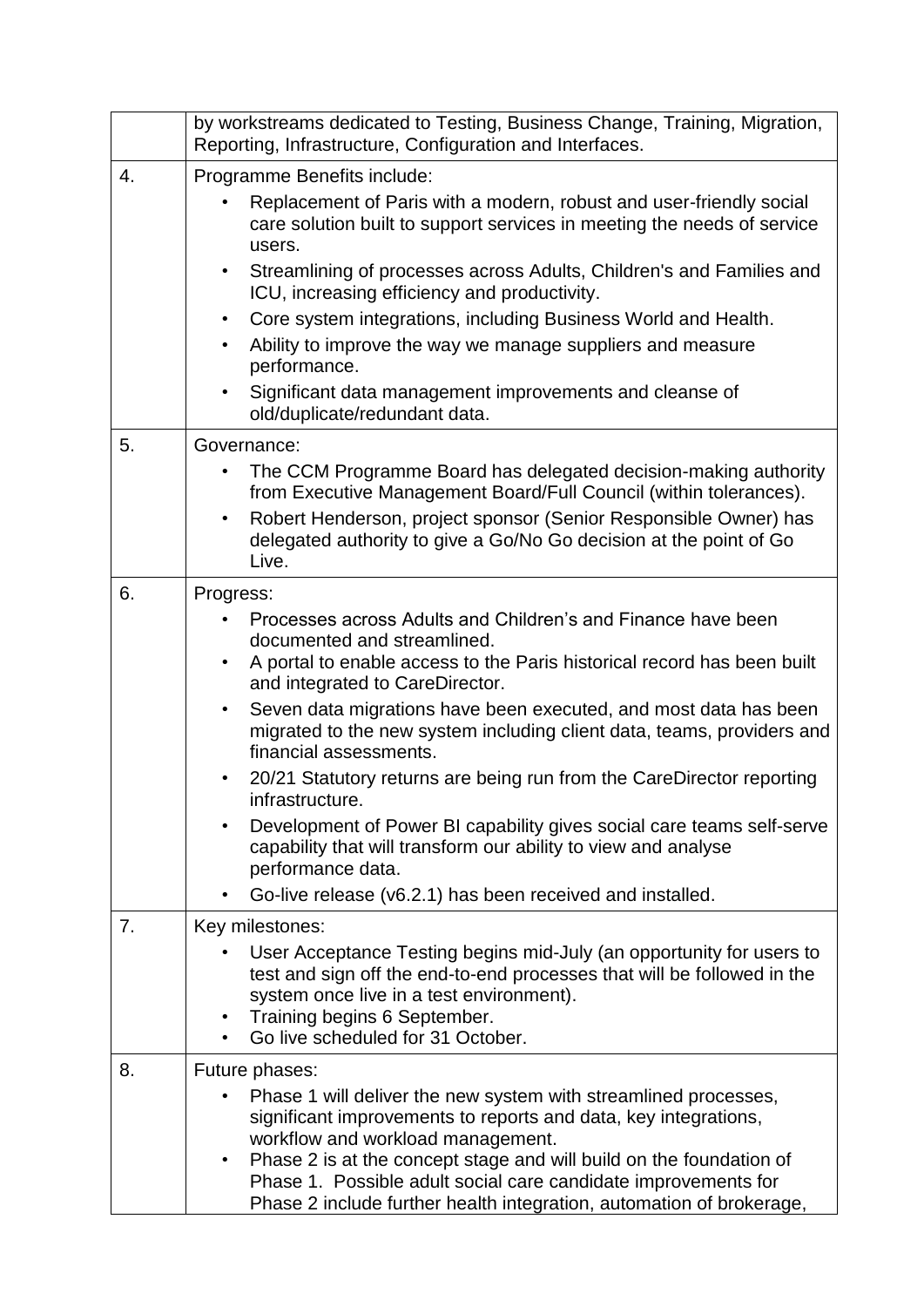|                       | support of Carers in Southampton, differed payment and BetterCare<br>integration.                                                                                                                                                                                                                                                     |  |  |  |
|-----------------------|---------------------------------------------------------------------------------------------------------------------------------------------------------------------------------------------------------------------------------------------------------------------------------------------------------------------------------------|--|--|--|
|                       | <b>RESOURCE IMPLICATIONS</b>                                                                                                                                                                                                                                                                                                          |  |  |  |
|                       | <b>Capital/Revenue</b>                                                                                                                                                                                                                                                                                                                |  |  |  |
| 9.                    | A budget update and request for sufficient funding to complete the project<br>was provided to Full Council in February 2021 (item 56, report 2.1 (a)). The<br>programme remains within its allocated capital and revenue budgets, which<br>are delegated to the SRO to manage and for which he is accountable to<br>Council.          |  |  |  |
| 10.                   | Remaining capital budget is £1.28M and is expected to be spent as follows:<br>£402,933 Internal resources<br>£493,503 Temporary resources<br>$\bullet$<br>£253,300 Supplier costs                                                                                                                                                     |  |  |  |
| <b>Property/Other</b> |                                                                                                                                                                                                                                                                                                                                       |  |  |  |
| 11.                   | Not applicable                                                                                                                                                                                                                                                                                                                        |  |  |  |
|                       | <b>LEGAL IMPLICATIONS</b>                                                                                                                                                                                                                                                                                                             |  |  |  |
|                       | Statutory power to undertake proposals in the report:                                                                                                                                                                                                                                                                                 |  |  |  |
| 12.                   | The duty for local authorities to undertake health scrutiny is set out in<br>National Health Service Act 2006. The duty to undertake overview and<br>scrutiny is set out in Part 1A Section 9 of the Local Government Act 2000                                                                                                        |  |  |  |
|                       | <b>Other Legal Implications:</b>                                                                                                                                                                                                                                                                                                      |  |  |  |
| 13.                   | Not applicable                                                                                                                                                                                                                                                                                                                        |  |  |  |
|                       | <b>RISK MANAGEMENT IMPLICATIONS</b>                                                                                                                                                                                                                                                                                                   |  |  |  |
| 14.                   | Risk management governance is in place. A full risk report including<br>mitigation strategies is provided to the Programme Board monthly and<br>strategies to manage key risks and issues are discussed and agreed. The<br>programme has also been subject to a review by Internal Audit who have<br>recently published their report. |  |  |  |
|                       | <b>POLICY FRAMEWORK IMPLICATIONS</b>                                                                                                                                                                                                                                                                                                  |  |  |  |
| 15.                   | This programme supports corporate wellbeing objectives by delivering a<br>modern, robust, user-friendly social care solution and reporting infrastructure<br>designed to support the council in meeting the needs of service users.                                                                                                   |  |  |  |

|                                    | <b>KEY DECISION?</b>               | <b>No</b> |     |  |
|------------------------------------|------------------------------------|-----------|-----|--|
|                                    | <b>WARDS/COMMUNITIES AFFECTED:</b> |           | All |  |
| SUPPORTING DOCUMENTATION           |                                    |           |     |  |
|                                    |                                    |           |     |  |
| <b>Appendices</b>                  |                                    |           |     |  |
|                                    | <b>None</b>                        |           |     |  |
| <b>Documents In Members' Rooms</b> |                                    |           |     |  |
|                                    | <b>None</b>                        |           |     |  |